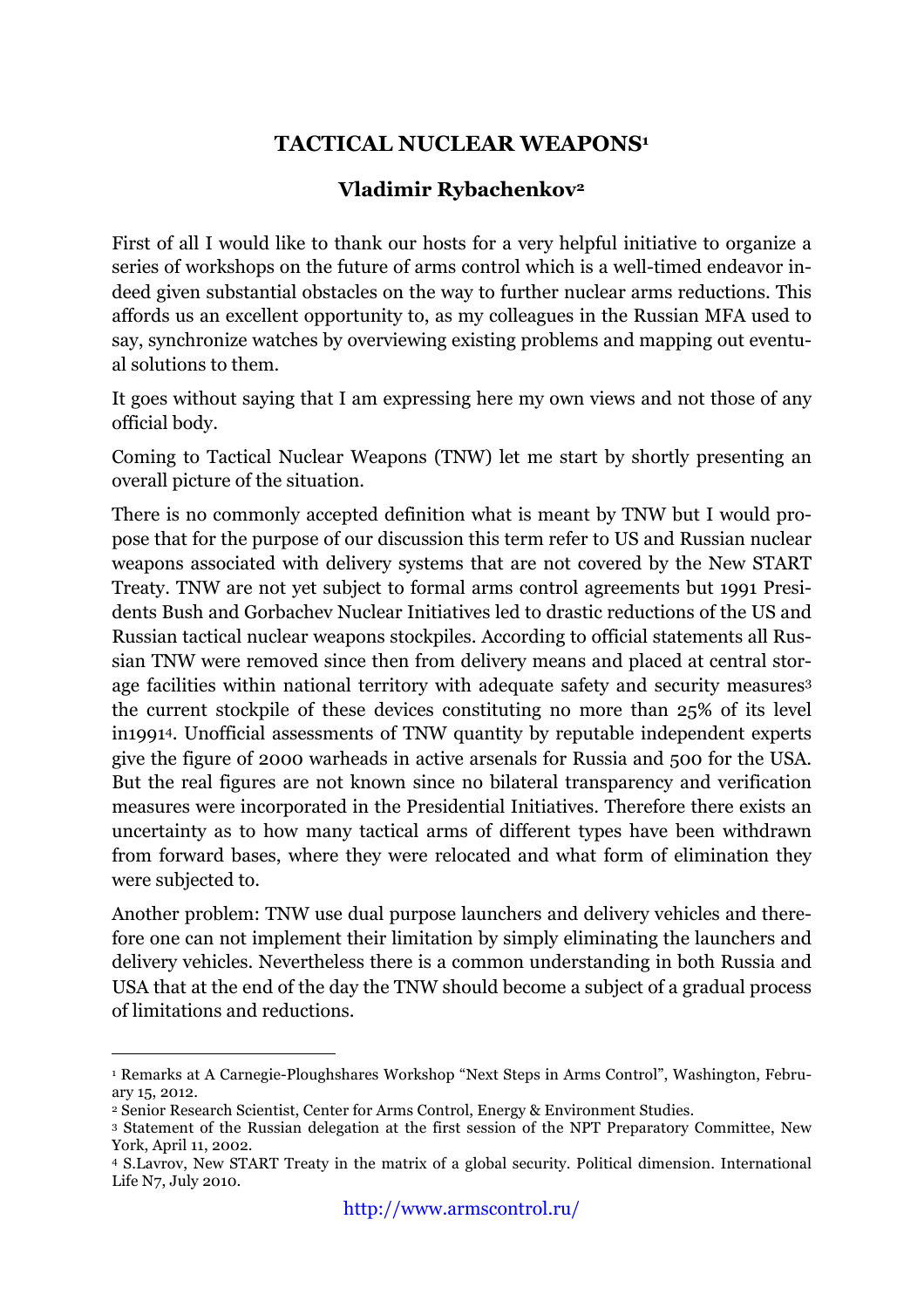Despite different approaches towards the ways of tackling TNW issue there is a general understanding in both countries that this type of nuclear weapons constitutes a serious proliferation risk due to their smaller physical dimensions, which make them more vulnerable to theft and thus more easily accessible to terrorists. Moreover, in comparison with strategic nuclear warheads TNW may have less stringent electronic locks systems preventing their unauthorized use and therefore it would be better to get rid of these arms.

Now let me now put the TNW issue into the context of the US and Russia's national security policies.

While the recently adopted military doctrine of Russia does not explicitly provide specific information about the TNW role in national security policy independent experts concur that Russia's apparently increasing reliance on nuclear weapons, including the tactical component, is determined by geostrategic and economic factors.

Firstly, as opposed to the USA, Russia is within the reach of nuclear weapons of several de jure and de facto nuclear states located close to its long borders and this reality must be adequately tackled. Secondly, the Russian nuclear posture is directly linked to Russia's perception of NATO superiority in conventional forces in Europe against the background of a weakened conventional military capability of Russia5. In this context it would be right to speak about a compensatory role of Russian TNW vis-a-vis not only NATO but also against eventual threats from China though such a perspective is absent from Moscow's official discourse. Moreover, American TNW in Europe due to their range and location are considered by Moscow as a supplement to the US strategic forces adding over 10% to the New START accountable limits.

One option considered by the US for the next round of nuclear cuts is an equal ceiling on all US and Russian warheads - strategic, tactical and non-deployed. Such an option viewed from Moscow seems not to be very attractive since Russia has to rely much more than the USA on TNW for regional contingencies and therefore would hardly want to accept disparity in strategic arms in order to maintain a regional stability.

To sum up, a standing Russian position on TNW, which is repeatedly confirmed by high-ranking officials, is that the withdrawal of the US TNW from Europe constitutes a precondition for the beginning of substantive negotiations with the USA on this issue6. The dialogue is complicated by other difficult subjects in the security agenda such as missile defenses in Europe and arrangements concerning conventional armed forces in Europe.

At the same time the size and location of the Russian TNW stockpile has become a serious source of concern to the USA and other NATO country-members. The final

 <sup>5</sup> General Makarov : Tactical nuclear weapons – a deterrence against enormous arms stockpiles accumulated in Europe. ITAR –TASS, December 10, 2008.

<sup>6</sup> Remarks and Responses to questions by Russian Minister of Foreign Affairs S.Lavrov at the press conference at MFA on 2010 foreign policy outcomes, January 13,2011.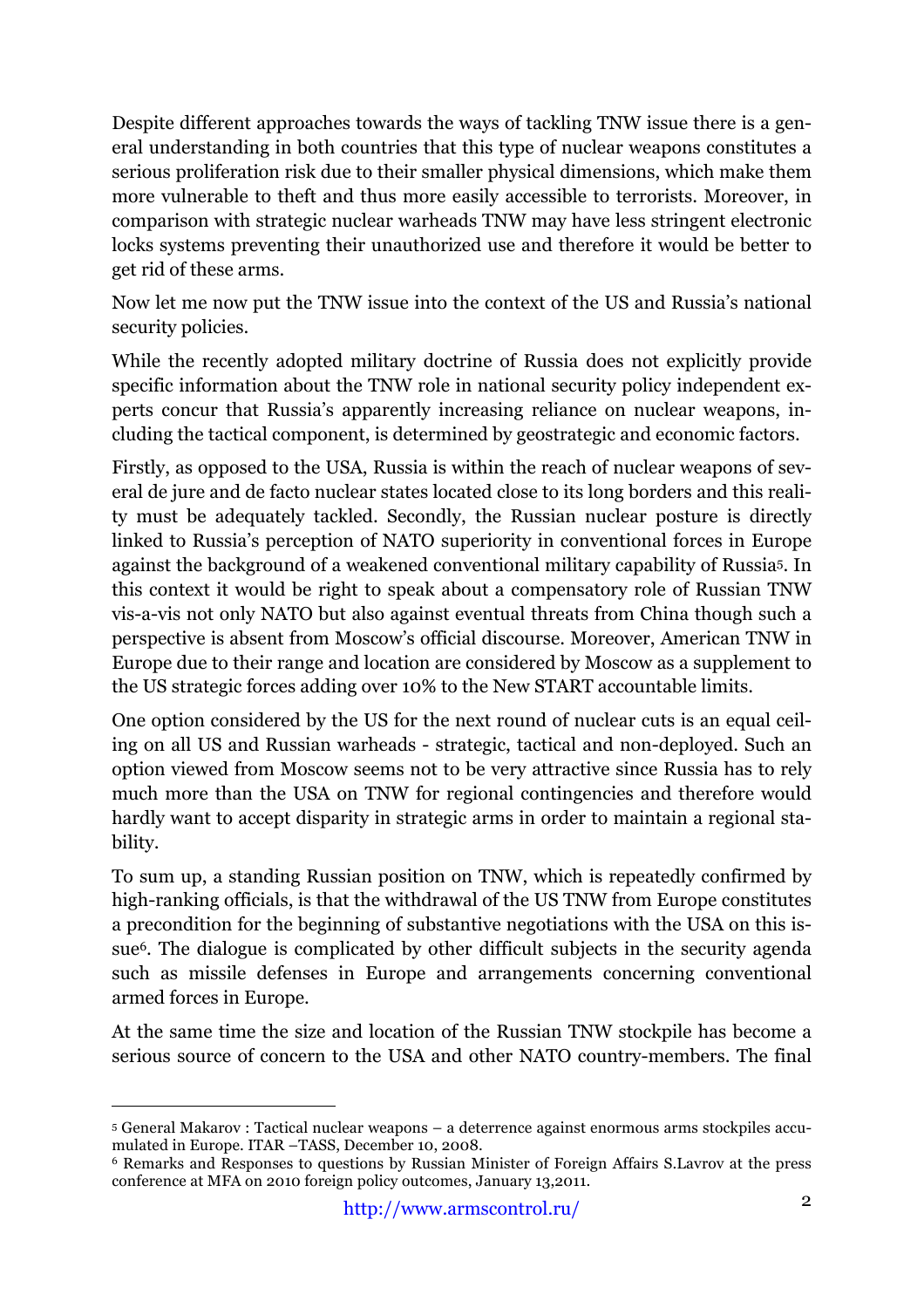US Senate resolution on New START Treaty ratification stipulates "initiation, following consultations with NATO Allies but not later than one year after New START entry into force, negotiations with Russia on agreement to address disparity between TNW stockpiles of Russia and the USA and to secure and reduce TNW in verifiable manner". Consistent with the Senate conditionality the Obama Administration has said it believes TNW should be included in the future negotiations but the reciprocal actions could be taken on the basis of parallel steps by each side in advance of a New Treaty.

The 2010 Nuclear Posture Review reiterated the reasons for the presence of the US TNW in Europe, namely maintenance of NATO cohesion and reassurance of Allies and stated that any change would be introduced only after a thorough review by the Alliance. The NATO strategic concept adopted in November 2010 underlined the importance of seeking Russian agreement to increase transparency of its nuclear forces in Europe and relocating these weapons away from the territory of NATO members as well as taking into account the disparity with the greater Russian TNW stockpiles in the future steps with NATO. This document also stated that the supreme guarantee of the NATO security is provided by the strategic nuclear forces of the Alliance, particular those of the USA. Such a stance apparently reflected a scant support of TNW in Europe among the US military. For example, general J. Cartwright, the vice Chairman of Chiefs of Staff stated recently that TNW do not serve a military function not already addressed by US strategic and conventional forces7. The gist of his declaration is that in the age of tight budgets and competing defense priorities, when the threat of nuclear proliferation and terrorism are the greatest threats to NATO security, maintaining the nuclear status in Europe runs high risk and high cost.

Some NATO country-members also agree that TNW in Europe has little military value but acknowledge the political significance of allied nuclear sharing. Several countries like Germany, Belgium, Netherlands and Norway would support withdrawal as long as it involves reciprocal measures from Russia. The more recent NATO members from Central and Eastern Europe resist change because for them the American nuclear presence symbolizers strategic link with the USA. Some even go further in saying that the TNW removal could represent a red line for them.

Interestingly, the statement that the credibility of NATO's extended deterrence would necessarily require a TNW presence in Europe is not confirmed by the situation in Asia: the US has extended its nuclear umbrella over Japan and S. Korea for two decades without having stationed nuclear weapons on the territory of these countries. Another factor in favor of the US TNW removal — enormous costs of the forthcoming NATO dual capable aircraft replacement to be partially covered by the European member-countries currently under severe economic stress.

After the Lisbon Summit the North Atlantic Council was tasked with conducting NATO Defense and Deterrence Posture Review to further discuss the role of nuclear

 <sup>7</sup> Council on Foreign Relations meeting on Nuclear Posture Review, Washington, April 8, 2010.